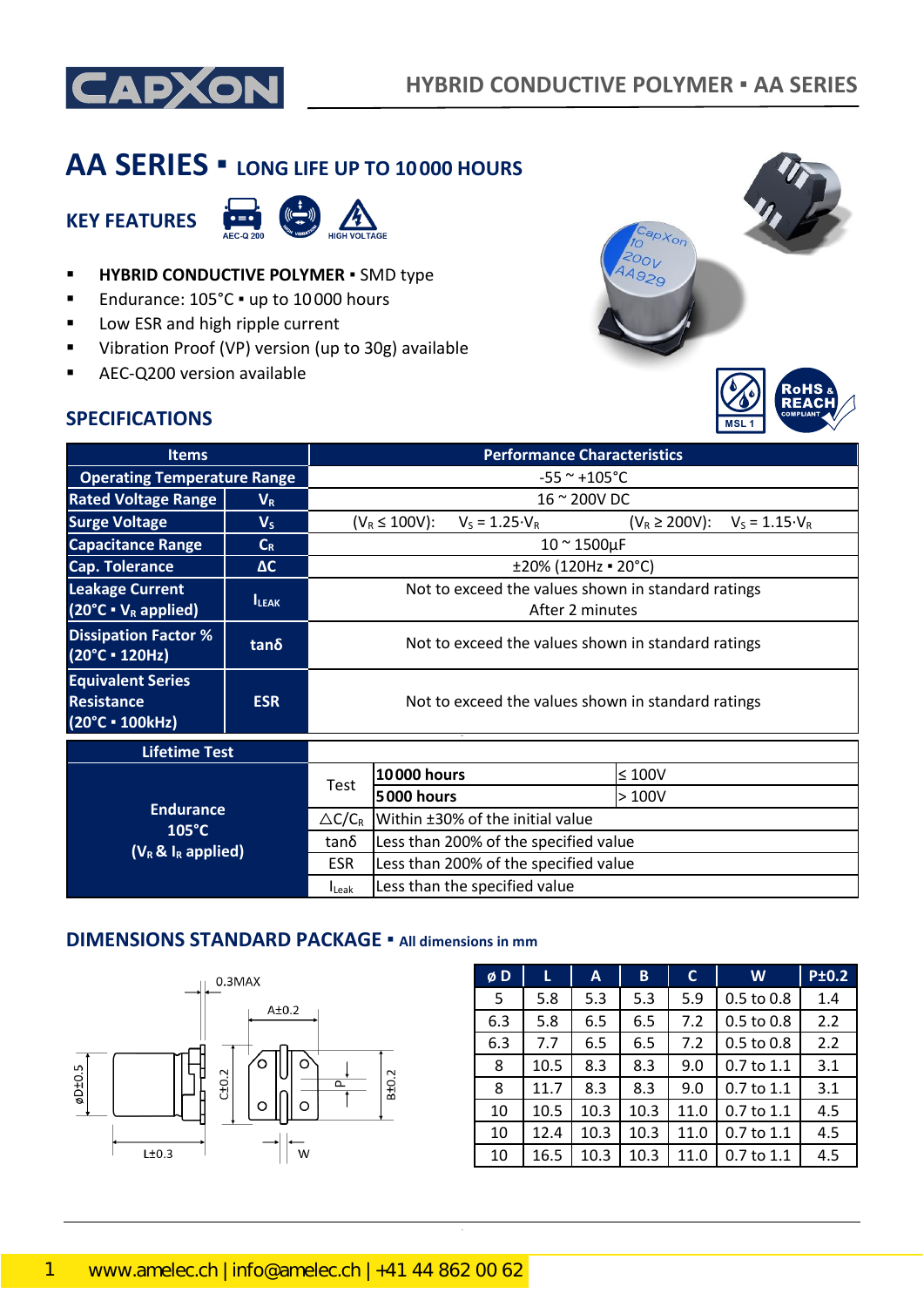

### **DIMENSIONS VP PACKAGE (VIBRATION PROOF) ▪ All dimensions in mm**



| øD  | L    | $\mathsf{A}$ | B    | C    | W          | <b>P±0.2</b> |
|-----|------|--------------|------|------|------------|--------------|
| 6.3 | 5.8  | 6.6          | 6.6  | 7.3  | 0.5 to 0.8 | 2.2          |
| 6.3 | 7.7  | 6.6          | 6.6  | 7.3  | 0.5 to 0.8 | 2.2          |
| 8   | 10.5 | 8.3          | 8.3  | 9.0  | 0.7 to 1.1 | 3.1          |
| 8   | 11.7 | 8.3          | 8.3  | 9.0  | 0.7 to 1.1 | 3.1          |
| 10  | 10.5 | 10.5         | 10.5 | 11.2 | 0.7 to 1.1 | 4.5          |
| 10  | 12.4 | 10.5         | 10.5 | 11.2 | 0.7 to 1.1 | 4.5          |
| 10  | 16.5 | 10.5         | 10.5 | 11.2 | 0.7 to 1.1 | 4.5          |

**STANDARD RATINGS Part number shows blister tape on paper reel**

| <b>VR</b><br>(V) | Standard  | Vibration-proof | $C_R$<br>$(\mu F)$ | øD<br>(mm) | L<br>(mm) | <b>ILEAK</b><br>(μA,<br>2min) | tanδ<br>+20°C ·<br>120Hz<br>(%) | Max. ESR<br>$+20^{\circ}$ C =<br><b>100kHz</b><br>$(m\Omega)$ | $I_R$ • Max.<br><b>Ripple Cur-</b><br>rent<br>$+105^{\circ}$ C -<br><b>100kHz</b><br>(mA rms) | <b>CapXon Part Number</b> |
|------------------|-----------|-----------------|--------------------|------------|-----------|-------------------------------|---------------------------------|---------------------------------------------------------------|-----------------------------------------------------------------------------------------------|---------------------------|
|                  | $\bullet$ | $\bullet$       | 100                | 6.3        | 5.8       | 16.0                          | 16                              | 50                                                            | 1300                                                                                          | AA101M016E058PTR          |
|                  | $\bullet$ | $\bullet$       | 120                | 6.3        | 5.8       | 19.2                          | 16                              | 50                                                            | 1300                                                                                          | AA121M016E058PTR          |
|                  | $\bullet$ | $\bullet$       | 150                | 6.3        | 5.8       | 24.0                          | 16                              | 50                                                            | 1300                                                                                          | AA151M016E058PTR          |
|                  | $\bullet$ | $\bullet$       | 220                | 6.3        | 7.7       | 35.2                          | 16                              | 30                                                            | 2000                                                                                          | AA221M016E077PTR          |
|                  | $\bullet$ | $\bullet$       | 270                | 6.3        | 7.7       | 43.2                          | 16                              | 30                                                            | 2000                                                                                          | AA271M016E077PTR          |
| <b>16</b>        | $\bullet$ | $\bullet$       | 330                | 10         | 10.5      | 52.8                          | 16                              | 20                                                            | 2500                                                                                          | AA331M016G105PTR          |
|                  | $\bullet$ | $\bullet$       | 470                | 8          | 10.5      | 75.2                          | 16                              | 27                                                            | 2300                                                                                          | AA471M016F105PTR          |
|                  | $\bullet$ | $\bullet$       | 470                | 10         | 10.5      | 75.2                          | 16                              | 20                                                            | 2500                                                                                          | AA471M016G105PTR          |
|                  | $\bullet$ | $\bullet$       | 560                | 8          | 11.7      | 89.6                          | 16                              | 23                                                            | 2400                                                                                          | AA561M016F117PTR          |
|                  | $\bullet$ | $\bullet$       | 560                | 10         | 10.5      | 89.6                          | 16                              | 20                                                            | 2500                                                                                          | AA561M016G105PTR          |
|                  | $\bullet$ | $\bullet$       | 820                | 10         | 12.4      | 131.2                         | 16                              | 16                                                            | 2800                                                                                          | AA821M016G124PTR          |
|                  | $\bullet$ | $\bullet$       | 1500               | 10         | 16.5      | 240.0                         | 16                              | 11                                                            | 5000                                                                                          | AA152M016G165PTR          |
|                  | $\bullet$ |                 | 33                 | 5          | 5.8       | 8.3                           | 14                              | 80                                                            | 900                                                                                           | AA330M025C058PTR          |
|                  | $\bullet$ | $\bullet$       | 56                 | 6.3        | 5.8       | 14.0                          | 14                              | 50                                                            | 1300                                                                                          | AA560M025E058PTR          |
|                  | $\bullet$ | $\bullet$       | 100                | 6.3        | 7.7       | 25.0                          | 14                              | 30                                                            | 2000                                                                                          | AA101M025E077PTR          |
| 25               | $\bullet$ | $\bullet$       | 220                | 8          | 10.5      | 55.0                          | 14                              | 27                                                            | 2300                                                                                          | AA221M025F105PTR          |
|                  | $\bullet$ |                 | 270                | 8          | 11.7      | 67.5                          | 14                              | 25                                                            | 2400                                                                                          | AA271M025F117PTR          |
|                  | $\bullet$ | $\bullet$       | 330                | 10         | 10.5      | 82.5                          | 14                              | 20                                                            | 2500                                                                                          | AA331M025G105PTR          |
|                  | $\bullet$ | $\bullet$       | 470                | 10         | 12.4      | 117.5                         | 14                              | 16                                                            | 2800                                                                                          | AA471M025G124PTR          |
|                  | $\bullet$ | $\bullet$       | 560                | 10         | 16.5      | 140.0                         | 14                              | 11                                                            | 5000                                                                                          | AA561M025G165PTR          |
|                  | $\bullet$ |                 | 22                 | 5          | 5.8       | 7.7                           | 12                              | 100                                                           | 900                                                                                           | AA220M035C058PTR          |
|                  | $\bullet$ | $\bullet$       | 27                 | 6.3        | 5.8       | 9.5                           | 12                              | 60                                                            | 1300                                                                                          | AA270M035E058PTR          |
|                  | $\bullet$ | $\bullet$       | 47                 | 6.3        | 5.8       | 16.5                          | 12                              | 60                                                            | 1300                                                                                          | AA470M035E058PTR          |
|                  | $\bullet$ | $\bullet$       | 68                 | 6.3        | 7.7       | 23.8                          | 12                              | 35                                                            | 2000                                                                                          | AA680M035E077PTR          |
| 35               | $\bullet$ | $\bullet$       | 100                | 8          | 10.5      | 35.0                          | 12                              | 27                                                            | 2300                                                                                          | AA101M035F105PTR          |
|                  | $\bullet$ | $\bullet$       | 150                | 8          | 10.5      | 52.5                          | 12                              | 27                                                            | 2300                                                                                          | AA151M035F105PTR          |
|                  | $\bullet$ | $\bullet$       | 180                | 8          | 11.7      | 63.0                          | 12                              | 25                                                            | 2400                                                                                          | AA181M035F117PTR          |
|                  | $\bullet$ | $\bullet$       | 270                | 10         | 10.5      | 94.5                          | 12                              | 20                                                            | 2500                                                                                          | AA271M035G105PTR          |
|                  | $\bullet$ | $\bullet$       | 330                | 10         | 12.4      | 115.5                         | 12                              | 17                                                            | 2800                                                                                          | AA331M035G124PTR          |
|                  | $\bullet$ | $\bullet$       | 470                | 10         | 16.5      | 164.5                         | 12                              | 11                                                            | 5000                                                                                          | AA471M035G165PTR □□       |

CapXon\_Ver. 001 – 03/31/2020 2 Document Number: AA series

**꙱ see description at end of standard ratings**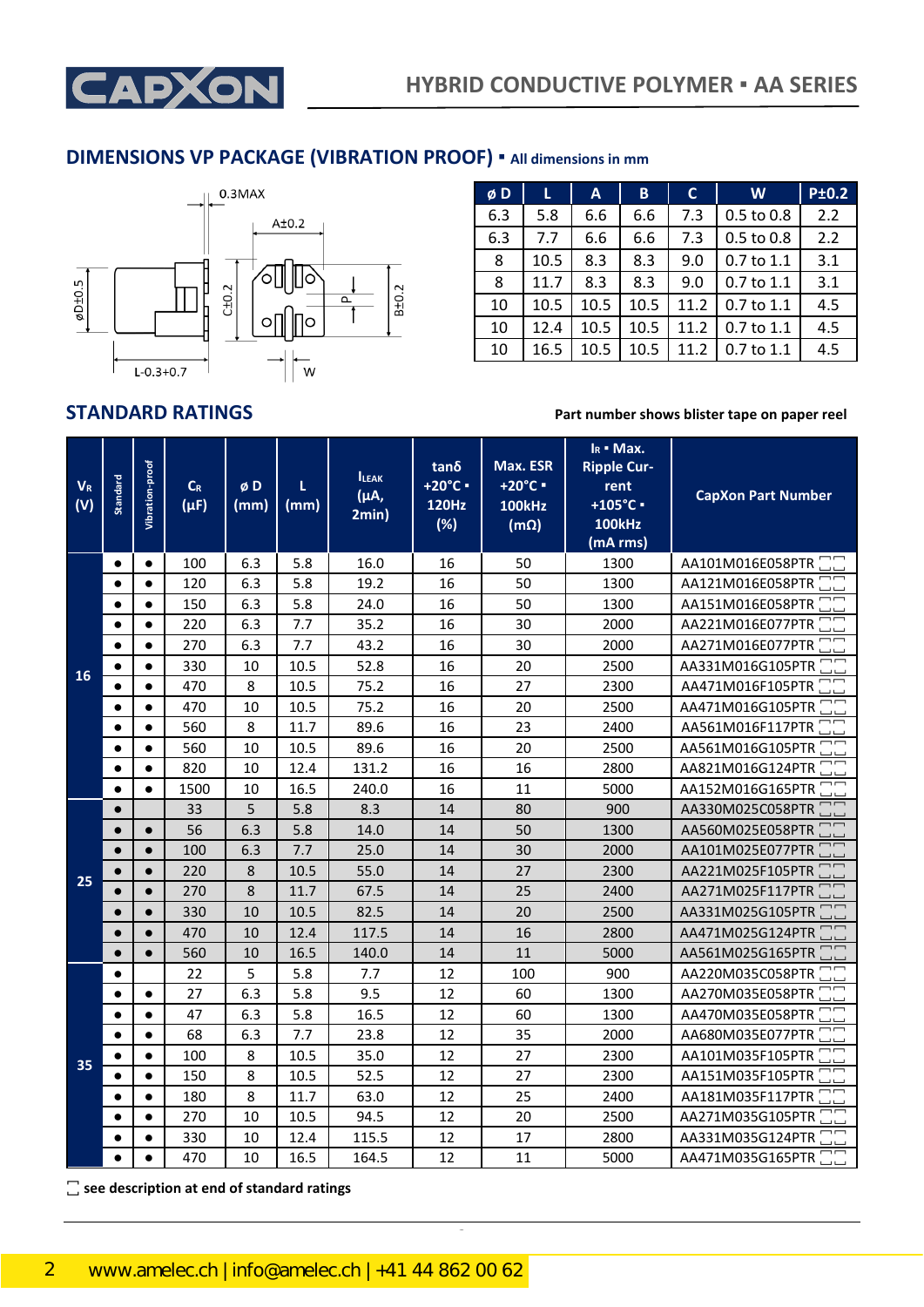

**STANDARD RATINGS Part number shows blister tape on paper reel** 

| $V_R$<br>(V) | Standard  | Vibration-proof | $C_R$<br>$(\mu F)$ | øD<br>(mm) | L<br>(mm) | <b>ILEAK</b><br>(μA,<br>2min) | $tan\delta$<br>+20°C ·<br><b>120Hz</b><br>(%) | Max. ESR<br>$+20^{\circ}$ C =<br><b>100kHz</b><br>$(m\Omega)$ | $I_R$ - Max.<br><b>Ripple Cur-</b><br>rent<br>+105°C ·<br><b>100kHz</b><br>(mA rms) | <b>CapXon Part Number</b> |
|--------------|-----------|-----------------|--------------------|------------|-----------|-------------------------------|-----------------------------------------------|---------------------------------------------------------------|-------------------------------------------------------------------------------------|---------------------------|
|              | $\bullet$ |                 | 10                 | 5          | 5.8       | 5.0                           | 10                                            | 120                                                           | 750                                                                                 | AA100M050C058PTR          |
|              | $\bullet$ | $\bullet$       | 22                 | 6.3        | 5.8       | 11.0                          | 10                                            | 80                                                            | 1100                                                                                | AA220M050E058PTR          |
|              | $\bullet$ | $\bullet$       | 33                 | 6.3        | 7.7       | 16.5                          | 10                                            | 40                                                            | 1600                                                                                | AA330M050E077PTR          |
|              | $\bullet$ | $\bullet$       | 56                 | 10         | 10.5      | 28.0                          | 10                                            | 28                                                            | 2000                                                                                | AA680M050F105PTR          |
| 50           | $\bullet$ | $\bullet$       | 68                 | 8          | 10.5      | 34.0                          | 10                                            | 30                                                            | 1800                                                                                | AA820M050F117PTR          |
|              | $\bullet$ | $\bullet$       | 82                 | 8          | 11.7      | 41.0                          | 10                                            | 28                                                            | 1880                                                                                | AA680M050G105PTR          |
|              | $\bullet$ | $\bullet$       | 100                | 10         | 10.5      | 50.0                          | 10                                            | 28                                                            | 2000                                                                                | AA101M050G105PTR          |
|              | $\bullet$ | $\bullet$       | 120                | 10         | 12.4      | 60.0                          | 10                                            | 25                                                            | 2200                                                                                | AA121M050G124PTR          |
|              | $\bullet$ | $\bullet$       | 220                | 10         | 16.5      | 110.0                         | 10                                            | 13                                                            | 4600                                                                                | AA221M050G165PTR          |
|              | $\bullet$ | $\bullet$       | 10                 | 6.3        | 5.8       | 6.3                           | 8                                             | 120                                                           | 1000                                                                                | AA100M063E058PTR          |
|              | $\bullet$ | $\bullet$       | 22                 | 6.3        | 7.7       | 13.9                          | 8                                             | 80                                                            | 1500                                                                                | AA220M063E077PTR          |
|              | $\bullet$ | $\bullet$       | 33                 | 8          | 10.5      | 20.8                          | 8                                             | 40                                                            | 1700                                                                                | AA330M063F105PTR          |
|              | $\bullet$ | $\bullet$       | 47                 | 8          | 10.5      | 29.6                          | 8                                             | 40                                                            | 1700                                                                                | AA470M063F105PTR          |
| 63           | $\bullet$ | $\bullet$       | 47                 | 8          | 11.7      | 29.6                          | 8                                             | 38                                                            | 1750                                                                                | AA470M063F117PTR          |
|              | $\bullet$ | $\bullet$       | 56                 | 10         | 10.5      | 35.3                          | 8                                             | 30                                                            | 1800                                                                                | AA560M063G105PTR          |
|              | $\bullet$ | $\bullet$       | 68                 | 10         | 10.5      | 42.8                          | 8                                             | 30                                                            | 1800                                                                                | AA680M063G105PTR          |
|              | $\bullet$ | $\bullet$       | 82                 | 10         | 12.4      | 51.7                          | 8                                             | 22                                                            | 2100                                                                                | AA820M063G124PTR          |
|              | $\bullet$ | $\bullet$       | 150                | 10         | 16.5      | 94.5                          | 8                                             | 15                                                            | 4350                                                                                | AA151M063G165PTR          |
|              | $\bullet$ | $\bullet$       | 22                 | 8          | 10.5      | 17.6                          | 8                                             | 45                                                            | 1550                                                                                | AA220M080F105PTR          |
|              | $\bullet$ | $\bullet$       | 27                 | 8          | 11.7      | 21.6                          | 8                                             | 43                                                            | 1600                                                                                | AA270M080F117PTR          |
| 80           | $\bullet$ | $\bullet$       | 33                 | 10         | 10.5      | 26.4                          | 8                                             | 36                                                            | 1700                                                                                | AA330M080G105PTR          |
|              | $\bullet$ | $\bullet$       | 47                 | 10         | 10.5      | 37.6                          | 8                                             | 36                                                            | 1700                                                                                | AA470M080G105PTR          |
|              | $\bullet$ | $\bullet$       | 56                 | 10         | 12.4      | 44.8                          | 8                                             | 32                                                            | 1800                                                                                | AA560M080G124PTR          |
|              | $\bullet$ | $\bullet$       | 22                 | 8          | 10.5      | 22.0                          | 8                                             | 55                                                            | 1400                                                                                | AA220M100F105PTR          |
|              | $\bullet$ | $\bullet$       | 22                 | 8          | 11.7      | 22.0                          | 8                                             | 52                                                            | 1450                                                                                | AA220M100F117PTR          |
| 100          | $\bullet$ | $\bullet$       | 22                 | 10         | 10.5      | 22.0                          | 8                                             | 45                                                            | 1500                                                                                | AA220M100G105PTR          |
|              | $\bullet$ | $\bullet$       | 27                 | 10         | 12.4      | 27.0                          | 8                                             | 40                                                            | 1600                                                                                | AA270M100G124PTR          |
|              | $\bullet$ | $\bullet$       | 33                 | 10         | 12.4      | 33.0                          | 8                                             | 40                                                            | 1600                                                                                | AA330M100G124PTR          |
| 200          | $\bullet$ | $\bullet$       | 10                 | 10         | 12.4      | 20.0                          | 12                                            | 100                                                           | 800                                                                                 | AA100M200G124PTR          |

꙱꙱: Leave **blank** for Standard package ꙱꙱: Enter **X** for AEC-Q200

꙱꙱: Enter **W** for Vibration proof version ꙱꙱: Enter **XW** for AEC-Q200 and Vibration Proof version

### **MULTIPLIER K<sup>f</sup> for RIPPLE CURRENT vs. FREQUENCY**

| Frequency (Hz)           | $120 \le$ Frea. $<$ 1k | $1k \leq$ Freq. $< 10k$ | 10k $\le$ Freq. < 100k   100k $\le$ Freq. < 300k $^1$ |  |
|--------------------------|------------------------|-------------------------|-------------------------------------------------------|--|
| Coefficient K $_{\rm f}$ |                        |                         |                                                       |  |

CapXon\_Ver. 001 – 03/31/2020 3 Document Number: AA series